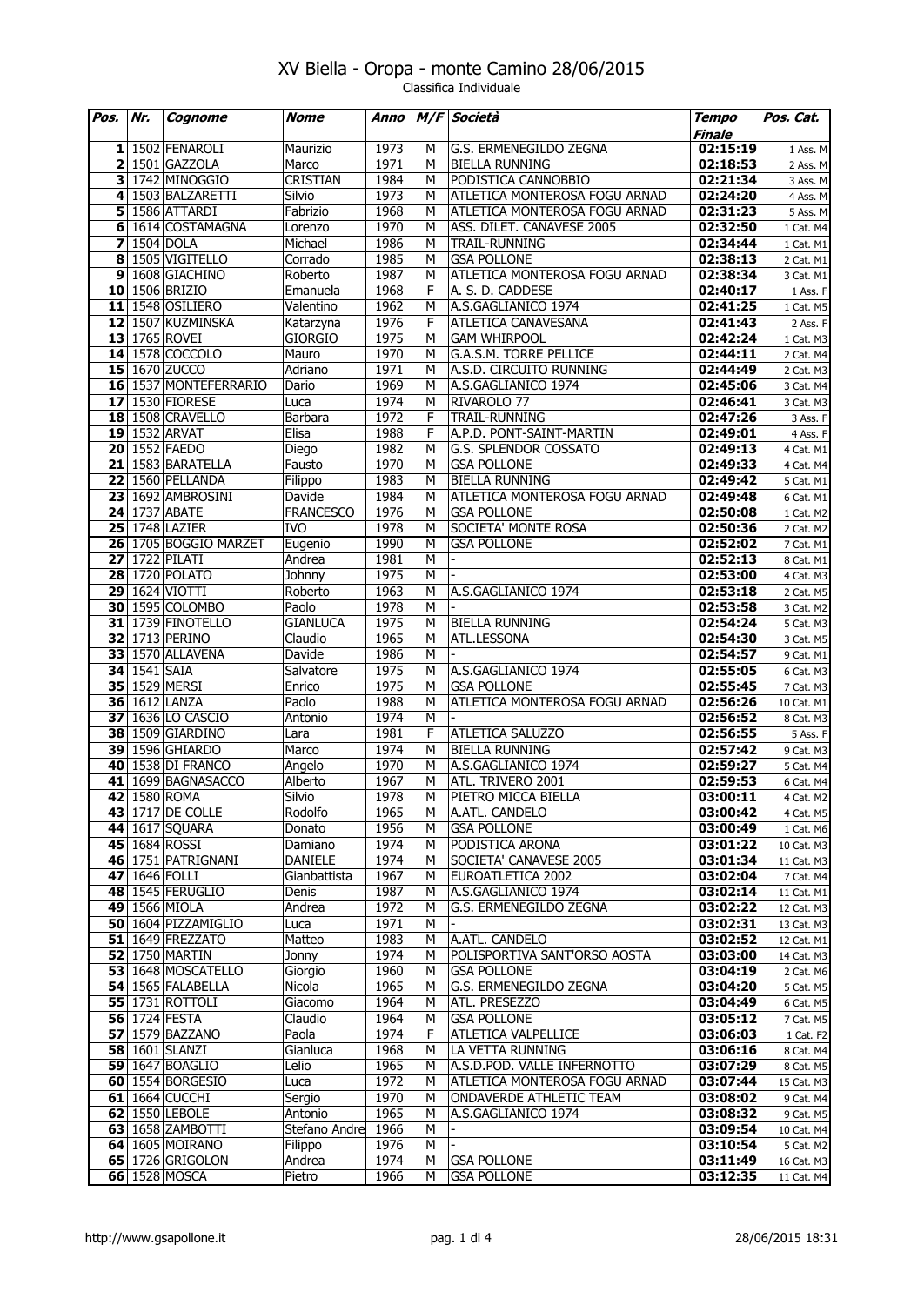| Pos. | Nr.           | Cognome                                     | <b>Nome</b>           | Anno         |                | M/F Società                                          | <b>Tempo</b><br>Finale | Pos. Cat.                |
|------|---------------|---------------------------------------------|-----------------------|--------------|----------------|------------------------------------------------------|------------------------|--------------------------|
|      |               | <b>67</b> 1616 CHIESA                       | Franco                | 1985         | М              | ASS. DILET. CANAVESE 2005                            | 03:12:44               | 13 Cat. M1               |
|      |               | 68 1551 DEALBERTO                           | Clara                 | 1971         | F              | LA VETTA RUNNING                                     | 03:12:51               | 2 Cat. F2                |
|      |               | 69 1690 SANSONE                             | Stefano               | 1967         | M              |                                                      | 03:12:58               | 12 Cat. M4               |
|      |               | 70 1582 PORO MARCHETTI                      | Renato                | 1954         | М              |                                                      | 03:13:08               | 3 Cat. M6                |
|      |               | <b>71</b> 1659 BORA                         | Paolo                 | 1974         | M              | A.ATL. CANDELO                                       | 03:13:21               | 17 Cat. M3               |
|      | 72 1546 BOI   |                                             | Gabriella             | 1968         | F              | A.S.GAGLIANICO 1974                                  | 03:13:39               | 3 Cat. F2                |
|      |               | <b>73 1633 FURLAN</b>                       | Filippo               | 1968         | M              |                                                      | 03:13:44               | 13 Cat. M4               |
|      |               | <b>73</b> 1525 MANCINO                      | Nicola                | 1966         | М              | <b>GSA POLLONE</b>                                   | 03:13:44               | 13 Cat. M4               |
|      |               | 75 1696 ANDREOTTI                           | Massimo               | 1966         | M              | <b>BIELLA RUNNING</b>                                | 03:13:57               | 15 Cat. M4               |
|      |               | <b>76 1540 CASOTTO</b>                      | Marco                 | 1965         | M              | A.S.GAGLIANICO 1974                                  | 03:14:07               | 10 Cat. M5               |
|      |               | 76 1574 DEFRANCESCO                         | Andrea                | 1966         | М              | <b>GSA POLLONE</b>                                   | 03:14:07               | 16 Cat. M4               |
|      |               | <b>78 1680 CORSETTO</b>                     | Simone                | 1975         | M              | PIETRO MICCA BIELLA                                  | 03:14:41               | 18 Cat. M3               |
|      |               | 79 1622 NOMINELLI                           | Ferruccio             | 1954         | M              |                                                      | 03:15:49               | 4 Cat. M6                |
|      |               | 80 1606 VERCELLINO                          | Andrea                | 1986         | М              | <b>GSA POLLONE</b>                                   | 03:16:37               | 14 Cat. M1               |
|      |               | 81 1628 CHIOCCHETTI                         | Davide                | 1981         | М              | LA BUFFAROLA                                         | 03:17:00               | 15 Cat. M1               |
|      |               | 82 1626 MOSCA BALMA                         | Franco                | 1974         | М              | <b>GSA POLLONE</b>                                   | 03:17:02               | 19 Cat. M3               |
|      |               | 83 1721 MILANI                              | Giovanni              | 1969         | M              |                                                      | 03:17:16               | 17 Cat. M4               |
|      |               | 84 1663 LAMBERTI                            | Luca                  | 1984         | М              | ASS. DILET. CANAVESE 2005                            | 03:17:17               | 16 Cat. M1               |
|      |               | 85 1669 SALVAI<br>86 1732 MONFRINOTTI       | Gianluca              | 1963<br>1970 | М<br>M         | A.S.D. OLIMPIA RUNNERS                               | 03:17:21<br>03:17:23   | 11 Cat. M5               |
|      |               | 87 1668 JON SCOTTA                          | Paolo                 | 1979         | м              | ILPRA ATL.VIGEVANO PARCO ACQU.<br><b>GSA POLLONE</b> |                        | 18 Cat. M4<br>6 Cat. M2  |
|      |               | 88 1678 VECTION                             | Leonardo<br>Ilario    | 1972         | М              | A.P.D. PONT-SAINT-MARTIN                             | 03:17:33<br>03:18:20   | 20 Cat. M3               |
|      |               | 89 1589 COPPA                               | Corrado               | 1966         | М              | A.S.GAGLIANICO 1974                                  | 03:18:21               | 19 Cat. M4               |
|      |               | 90 1753 CERCHIER                            | <b>ANDREA</b>         | 1973         | M              | SPLENDOR COSSATO                                     | 03:18:22               | 21 Cat. M3               |
|      |               | 91 1754 TINELLI                             | <b>MAURO</b>          | 1973         | М              |                                                      | 03:18:23               | 22 Cat. M3               |
|      |               | 92 1600 GREGUOL                             | Gabriele              | 1962         | M              | <b>GSA POLLONE</b>                                   | 03:18:54               | 12 Cat. M5               |
|      |               | 93 1665 DI CRISTOFARO                       | Vincenzo              | 1964         | $\overline{M}$ |                                                      | 03:19:09               | 13 Cat. M5               |
|      |               | 94 1533 PIVOTTO                             | Valerio               | 1964         | М              | PIETRO MICCA BIELLA                                  | 03:20:08               | 14 Cat. M5               |
|      |               | 95 1704 CRUTTO                              | Alberto               | 1965         | М              | ASS. DILET. CANAVESE 2005                            | 03:20:18               | 15 Cat. M5               |
|      |               | 96 1703 STROPPOLO                           | Andrea                | 1967         | M              | A.S.GAGLIANICO 1974                                  | 03:20:52               | 20 Cat. M4               |
|      |               | 97 1598 PERONA                              | Paolo                 | 1974         | M              |                                                      | 03:21:32               | 23 Cat. M3               |
|      |               | 98 1630 UBERTINO                            | Alberto               | 1967         | М              | PIETRO MICCA BIELLA                                  | 03:22:05               | 21 Cat. M4               |
|      |               | 99 1638 MANGIARINO                          | Giorgio               | 1973         | М              | <b>ATLETICA CANAVESANA</b>                           | 03:22:14               | 24 Cat. M3               |
|      |               | 100 1694 BRIZZI                             | Giovanni              | 1973         | M              | ASS. DILET. CANAVESE 2005                            | 03:22:21               | 25 Cat. M3               |
|      |               | 101 1577 CORTESE                            | Andrea                | 1971<br>1981 | М              | <b>BIELLA RUNNING</b>                                | 03:22:23               | 26 Cat. M3               |
|      |               | 102 1531 MASCHIETTO<br>103 1644 BRUZZESE    | Daniele<br>Gianfranco | 1968         | М<br>M         | A.S.GAGLIANICO 1974<br><b>SESIA RUNNING</b>          | 03:22:43<br>03:22:48   | 17 Cat. M1               |
|      |               | 104 1559 SCIORTINO                          | Alessandro            | 1963         | М              | <b>CUS PRO PATRIA MILANO</b>                         | 03:22:51               | 22 Cat. M4<br>16 Cat. M5 |
|      |               | 105 1707 ZINGARELLI                         | Alessandro            | 1977         | М              | A.S.GAGLIANICO 1974                                  | 03:22:52               | 7 Cat. M2                |
|      |               | 106 1591 CERANA                             | Filippo               | 1992         | м              | TEAM 3 ESSE                                          | 03:23:00               | 18 Cat. M1               |
|      |               | 107 1592 ROSSETTI                           | Andrea                | 1992         | М              | TEAM 3 ESSE                                          | 03:23:07               | 19 Cat. M1               |
|      |               | 108 1728 MOSCA                              | Andrea                | 1974         | M              | <b>BIELLA RUNNING</b>                                | 03:23:19               | 27 Cat. M3               |
|      |               | 109 1657 BELTRAMI                           | Luca                  | 1987         | M              | A.S.D. OLIMPIA RUNNERS                               | 03:24:03               | 20 Cat. M1               |
|      |               | 110 1740 DONA'                              | Giordano              | 1955         | М              | ATL.LESSONA                                          | 03:24:06               | 5 Cat. M6                |
|      |               | 111 1733 BARBERO                            | <b>MAX</b>            | 1959         | М              | <b>BIELLA RUNNING</b>                                | 03:24:18               | 6 Cat. M6                |
|      |               | 112 1660 CAPRIO                             | Andrea                | 1974         | м              | <b>BIELLA RUNNING</b>                                | 03:24:22               | 28 Cat. M3               |
|      | 113 1763      |                                             | уууу                  | 1966         | М              |                                                      | 03:24:48               | 23 Cat. M4               |
|      |               | 114 1697 BETASSA                            | Luca                  | 1966         | М              |                                                      | 03:25:08               | 24 Cat. M4               |
|      |               | 115 1761 MOLPEN                             | <b>MARCO</b>          | 1982         | М              | <b>ASD OLIMPIA RUNNER</b>                            | 03:25:57               | 21 Cat. M1               |
|      | 116 1556 SALA |                                             | Marco                 | 1955         | М              | <b>G.P. VILLASANTESE</b>                             | 03:26:10               | 7 Cat. M6                |
|      |               | 117 1627 LINTY                              | Stefano               | 1968         | М              | LA VETTA RUNNING                                     | 03:26:26               | 25 Cat. M4               |
|      |               | 118 1676 MOSCA                              | Riccardo              | 1968         | М              |                                                      | 03:27:06               | 26 Cat. M4               |
|      |               | 119 1625 BONFANTE                           | Giovanni              | 1978         | М              | A.S.GAGLIANICO 1974                                  | 03:28:07               | 8 Cat. M2                |
|      |               | 120 1563 PIDELLO<br><b>121</b> 1711 RONZANI | Gian Marco<br>Tiziano | 1972<br>1958 | М<br>М         | <b>GSA POLLONE</b><br>G.S. ERMENEGILDO ZEGNA         | 03:28:09<br>03:28:30   | 29 Cat. M3               |
|      |               | <b>122</b> 1736 NATALE                      | Giuseppe              | 1966         | М              | APD PIETRO MICCA                                     | 03:28:36               | 8 Cat. M6<br>27 Cat. M4  |
|      |               | 123 1615 BERTASA                            | Ivana                 | 1972         | F              | X-BIONIC RUNNING TEAM                                | 03:29:02               | 4 Cat. F2                |
|      |               | 124 1536 CODA                               | Alberto               | 1960         | М              | A.S.GAGLIANICO 1974                                  | 03:29:35               | 9 Cat. M6                |
|      |               | 125 1569 FESTA BIANCHET                     | Mario                 | 1965         | М              |                                                      | 03:29:37               | 17 Cat. M5               |
|      |               | 126 1524 ZUGNO                              | Alessandro            | 1974         | м              | A.ATL. CANDELO                                       | 03:30:08               | 30 Cat. M3               |
|      |               | 127 1594 MIGNONE                            | Federico              | 1983         | М              | <b>HAPPY RUNNER CLUB</b>                             | 03:30:46               | 22 Cat. M1               |
|      |               | 127 1642 GAGNONE                            | Paolo                 | 1970         | М              | <b>SESIA RUNNING</b>                                 | 03:30:46               | 28 Cat. M4               |
|      |               | <b>129 1561 FANTINI</b>                     | Silvio                | 1973         | М              | <b>BIELLA RUNNING</b>                                | 03:30:57               | 31 Cat. M3               |
|      |               | 130 1749 MONTELEONE                         | COSIMO                | 1963         | М              | GRUPPO AMICI CORDA PETTINENGO                        | 03:31:16               | 18 Cat. M5               |
|      |               | <b>131</b> 1651 DE NILE                     | Mario                 | 1964         | M              | G.S. SPLENDOR COSSATO                                | 03:31:23               | 19 Cat. M5               |
|      |               | 132 1593 CONGIU                             | Paolo                 | 1968         | М              | A.S.GAGLIANICO 1974                                  | 03:31:46               | 29 Cat. M4               |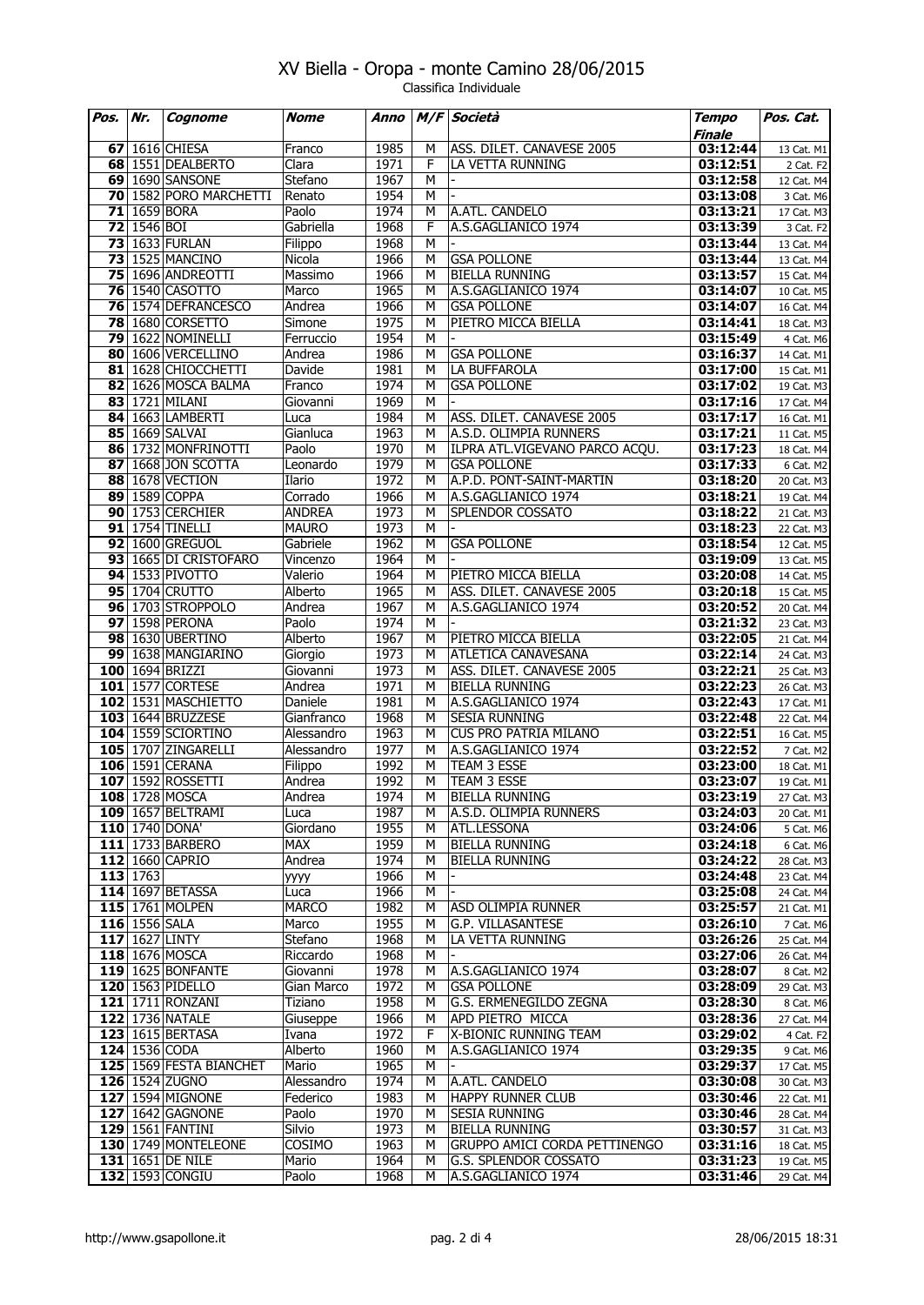| Pos. | Nr.           | Cognome                                      | <b>Nome</b>          | Anno         |                | M/F Società                                  | <b>Tempo</b>         | Pos. Cat.                             |
|------|---------------|----------------------------------------------|----------------------|--------------|----------------|----------------------------------------------|----------------------|---------------------------------------|
|      |               | 133 1683 POZZI                               | Massimo              | 1972         | M              | SOCIETA ESCURSIONISTI CIVATES                | Finale<br>03:32:28   | 32 Cat. M3                            |
|      |               | <b>134</b> 1735 CARNEVALI                    | Claudio              | 1963         | M              | ACLI GIURATI "P.GARIMOLDI" MI                | 03:32:45             | 20 Cat. M5                            |
|      |               | 135 1607 BORGINI                             | Gianluca             | 1966         | M              |                                              | 03:33:11             | 30 Cat. M4                            |
|      |               | 136 1610 CARBONE                             | Daniele              | 1979         | M              | <b>BIELLA RUNNING</b>                        | 03:33:43             | 9 Cat. M2                             |
|      |               | 137 1693 FERRARESI                           | Roberto              | 1973         | М              | <b>ATLETICA CANAVESANA</b>                   | 03:33:46             | 33 Cat. M3                            |
|      |               | 138 1695 GROSSO                              | Carlo                | 1968         | M              | <b>BIELLA RUNNING</b>                        | 03:33:48             | 31 Cat. M4                            |
|      |               | <b>139 1544 MELLO RELLA</b>                  | Giuseppe             | 1994         | M              | A.S.GAGLIANICO 1974                          | 03:34:31             | 23 Cat. M1                            |
|      |               | 140 1523 RABBACHIN                           | Roberto              | 1966         | M              | G.S. SPLENDOR COSSATO                        | 03:35:56             | 32 Cat. M4                            |
|      |               | 141 1567 BARBERIS NEGRA                      | Manuela              | 1965         | F              | G.S. ERMENEGILDO ZEGNA                       | 03:36:31             | 1 Cat. F3                             |
|      |               | 142 1723 BRANCALEON                          | Davide               | 1966         | M              | ATL. TRIVERO 2001                            | 03:36:35             | 33 Cat. M4                            |
|      |               | 143 1718 PEZZUOLO                            | Stefano              | 1970         | M              | ATL.LESSONA                                  | 03:37:03             | 34 Cat. M4                            |
|      |               | <b>144</b> 1701 BARBIRATO                    | Roberto              | 1962         | M              | A.ATL. CANDELO                               | 03:37:10             | 21 Cat. M5                            |
|      |               | 145 1710 PISCETTA                            | Andrea               | 1968         | M              | TRAIL-RUNNING                                | 03:37:14             | 35 Cat. M4                            |
|      |               | <b>146</b> 1764 CANTONE                      | <b>LUCA</b>          | 1976         | M              | <b>RUN CALD</b>                              | 03:38:03             | 10 Cat. M2                            |
|      |               | 147 1719 CANTELE                             | Nicola               | 1972         | M              | A.ATL. CANDELO                               | 03:38:17             | 34 Cat. M3                            |
|      |               | 148 1679 DORIA                               | Franco               | 1963         | M              | AMICI DEL MOMBARONE                          | 03:38:25             | 22 Cat. M5                            |
|      |               | 149 1564 PESSIVA                             | Alberto              | 1985         | M              | <b>BIELLA RUNNING</b>                        | 03:39:21             | 24 Cat. M1                            |
|      |               | 150 1698 ZORZI                               | Alfredo              | 1962         | M              | PODISTICA VIGLIANO ASD                       | 03:39:32             | 23 Cat. M5                            |
|      |               | 151 1691 PISTONO                             | Paolo                | 1979         | M              | A.ATL. CANDELO                               | 03:40:10             | 11 Cat. M2                            |
|      |               | 152 1619 FORENZA<br>153 1667 MANTOVANI       | Anna                 | 1972         | $\mathsf F$    | <b>GSA POLLONE</b>                           | 03:40:38             | 5 Cat. F2                             |
|      |               |                                              | Antonio              | 1965<br>1974 | M<br>M         |                                              | 03:40:43             | 24 Cat. M5                            |
|      |               | <b>154</b> 1687 DI LELLA<br>155 1539 PATTERI | Maurizio<br>Loredana | 1961         | F              | CRAL REGIONE PIEMONTE<br>A.S.GAGLIANICO 1974 | 03:40:47<br>03:41:21 | 35 Cat. M3<br>$2$ Cat. F <sub>3</sub> |
|      |               | 156 1618 BIROLO                              | Paola                | 1970         | F              | A.S.D. OLIMPIA RUNNERS                       | 03:41:32             | $\overline{6}$ Cat. F <sub>2</sub>    |
|      |               | 157 1562 COMINAZZI                           | Silvia               | 1974         | F              | <b>BIELLA RUNNING</b>                        | 03:42:03             | 7 Cat. F2                             |
|      |               | 158 1666 CASTAGNA                            | Veronica             | 1972         | F              |                                              | 03:42:36             | 8 Cat. F2                             |
|      | 159 1543 NISI |                                              | Andrea               | 1959         | M              | A.S.GAGLIANICO 1974                          | 03:42:44             | 10 Cat. M6                            |
|      |               | 160 1602 FRACCHIA                            | Fabio                | 1967         | M              | ORSI ALESSANDRIA                             | 03:42:54             | 36 Cat. M4                            |
|      |               | 161 1641 AZEGLIO                             | Enrico               | 1974         | M              | A.ATL. CANDELO                               | 03:43:33             | 36 Cat. M3                            |
|      |               | 162 1716 GUZZETTI                            | Lamberto             | 1962         | M              | TEAM 3 ESSE                                  | 03:43:34             | 25 Cat. M5                            |
|      |               | 163 1585 TREVISAN                            | Andrea               | 1973         | M              | AMICI DEL MOMBARONE                          | 03:44:37             | 37 Cat. M3                            |
|      |               | 163 1535 OSTANO                              | Susan                | 1989         | F              | <b>GSA POLLONE</b>                           | 03:44:37             | 1 Cat. F1                             |
|      |               | 165 1590 GIANA                               | Alessandro           | 1973         | M              | A.S.GAGLIANICO 1974                          | 03:45:48             | 38 Cat. M3                            |
|      |               | 166 1675 ALESSIO                             | Marco                | 1972         | M              | AMICI DEL MOMBARONE                          | 03:47:49             | 39 Cat. M3                            |
|      |               | 167 1686 BOGGIO                              | Paolo                | 1953         | М              |                                              | 03:48:24             | 11 Cat. M6                            |
|      |               | 168 1655 STRAUDI                             | Paolo                | 1970         | M              | <b>GSA POLLONE</b>                           | 03:49:11             | 37 Cat. M4                            |
|      |               | 169 1526 CABBIA                              | Fabrizio             | 1963         | M              | A.ATL. CANDELO                               | 03:49:23             | 26 Cat. M5                            |
|      |               | 170 1662 BEGNARDI                            | Davide               | 1964         | M              |                                              | 03:49:53             | 27 Cat. M5                            |
|      |               | 171 1755 VALZ GEN                            | <b>AGNESE</b>        | 1987         | F              | AMICI DEL MOMBARONE                          | 03:50:22             | 2 Cat. F1                             |
|      |               | 171 1756 PIANO                               | <b>ELISA</b>         | 1982         | $\overline{F}$ | AMICI DEL MOMBARONE                          | 03:50:22             | 2 Cat. F1                             |
|      |               | 173 1534 SCARCELLI                           | Franco               | 1952         | M              | ATL.LESSONA                                  | 03:51:04             | 12 Cat. M6                            |
|      |               | 174 1730 BADANELLI                           | Mauro                | 1968         | M              | TEAM 3 ESSE                                  | 03:51:49             | 38 Cat. M4                            |
|      |               | 175   1640   MAFFEZZINI                      | Marcello             | 1972         | M              | <b>HAPPY RUNNER CLUB</b>                     | 03:51:50             | 40 Cat. M3                            |
|      |               | <b>176</b> 1547 SANTORO                      | Giuseppe             | 1988         | M              | A.S.GAGLIANICO 1974                          | 03:51:53             | 25 Cat. M1                            |
|      |               | 177 1639 RABBI<br>177 1674 SALZA             | Stefano<br>Luca      | 1978<br>1971 | М<br>М         | <b>G.S. SPLENDOR COSSATO</b>                 | 03:53:05<br>03:53:05 | 12 Cat. M2<br>41 Cat. M3              |
|      |               | <b>179</b> 1623 MELLO RELLA                  | Paolo                | 1960         | М              | A.S.GAGLIANICO 1974                          | 03:53:07             | 13 Cat. M6                            |
|      |               | 180 1747 HERERA                              | <b>GUIDO</b>         | 1957         | М              |                                              | 03:54:27             | 14 Cat. M6                            |
|      |               | <b>181</b> 1706 BACILLERI                    | Federico             | 1984         | M              |                                              | 03:54:29             | 26 Cat. M1                            |
|      |               | 182 1653 NEGRI                               | Pierluigi            | 1983         | М              |                                              | 03:54:31             | 27 Cat. M1                            |
|      |               | 183 1581 BONFA'                              | Thomas               | 1978         | M              | G.S. ERMENEGILDO ZEGNA                       | 03:54:39             | 13 Cat. M2                            |
|      |               | <b>184</b> 1708 DE STEFANI                   | Guido                | 1974         | М              | <b>BIELLA RUNNING</b>                        | 03:54:54             | 42 Cat. M3                            |
|      |               | 185 1643 LUGARO'                             | Christian            | 1982         | М              |                                              | 03:55:26             | 28 Cat. M1                            |
|      |               | <b>186</b> 1599 RAVIGLIONE                   | Massimo              | 1969         | M              | <b>GSA POLLONE</b>                           | 03:55:41             | 39 Cat. M4                            |
|      |               | <b>187 1558 BALLARIN</b>                     | Silvia               | 1965         | F              | S.E.V. VALMADRERA                            | 03:56:41             | 3 Cat. F3                             |
|      |               | 188 1715 FIORESE                             | Marco                | 1968         | М              | G.S. SPLENDOR COSSATO                        | 03:56:55             | 40 Cat. M4                            |
|      |               | 189 1542 LANZA                               | Roberto              | 1967         | М              | <b>BIELLA RUNNING</b>                        | 03:57:57             | 41 Cat. M4                            |
|      |               | 190 1673 ZIGNONE                             | M. Gabriella         | 1961         | F              | <b>BIELLA RUNNING</b>                        | 03:58:29             | 4 Cat. F3                             |
|      |               | <b>191</b>   1656   CAPACCI                  | Enzo                 | 1959         | M              | A.S.GAGLIANICO 1974                          | 03:58:53             | 15 Cat. M6                            |
|      |               | <b>192</b> 1521 MARINONI                     | Gian Pietro          | 1968         | M              | ASD AMICI DELLO SPORT PODISTIC               | 04:00:08             | 42 Cat. M4                            |
|      |               | 193 1729 BENIGNI                             | Elena                | 1982         | F              | <b>BIELLA RUNNING</b>                        | 04:02:02             | 4 Cat. F1                             |
|      |               | 194 1689 BUTTI                               | Ivano                | 1968         | M              |                                              | 04:02:20             | 43 Cat. M4                            |
|      |               | 195 1603 PREGNO                              | Maurizio             | 1960         | М              | A.S.D. GATE-CRAL INPS                        | 04:03:09             | 16 Cat. M6                            |
|      |               | <b>196</b> 1517 GUALDONI                     | Daniele              | 1973         | M              | ASD AMICI DELLO SPORT PODISTIC               | 04:03:33             | 43 Cat. M3                            |
|      |               | 197 1511 ZANATTA                             | Marco                | 1969         | М              | ASD AMICI DELLO SPORT PODISTIC               | 04:04:01             | 44 Cat. M4                            |
|      |               | 198 1575 CODA LUCHINA                        | Marta                | 1971         | F              | <b>BIELLA RUNNING</b>                        | 04:06:22             | 9 Cat. F <sub>2</sub>                 |